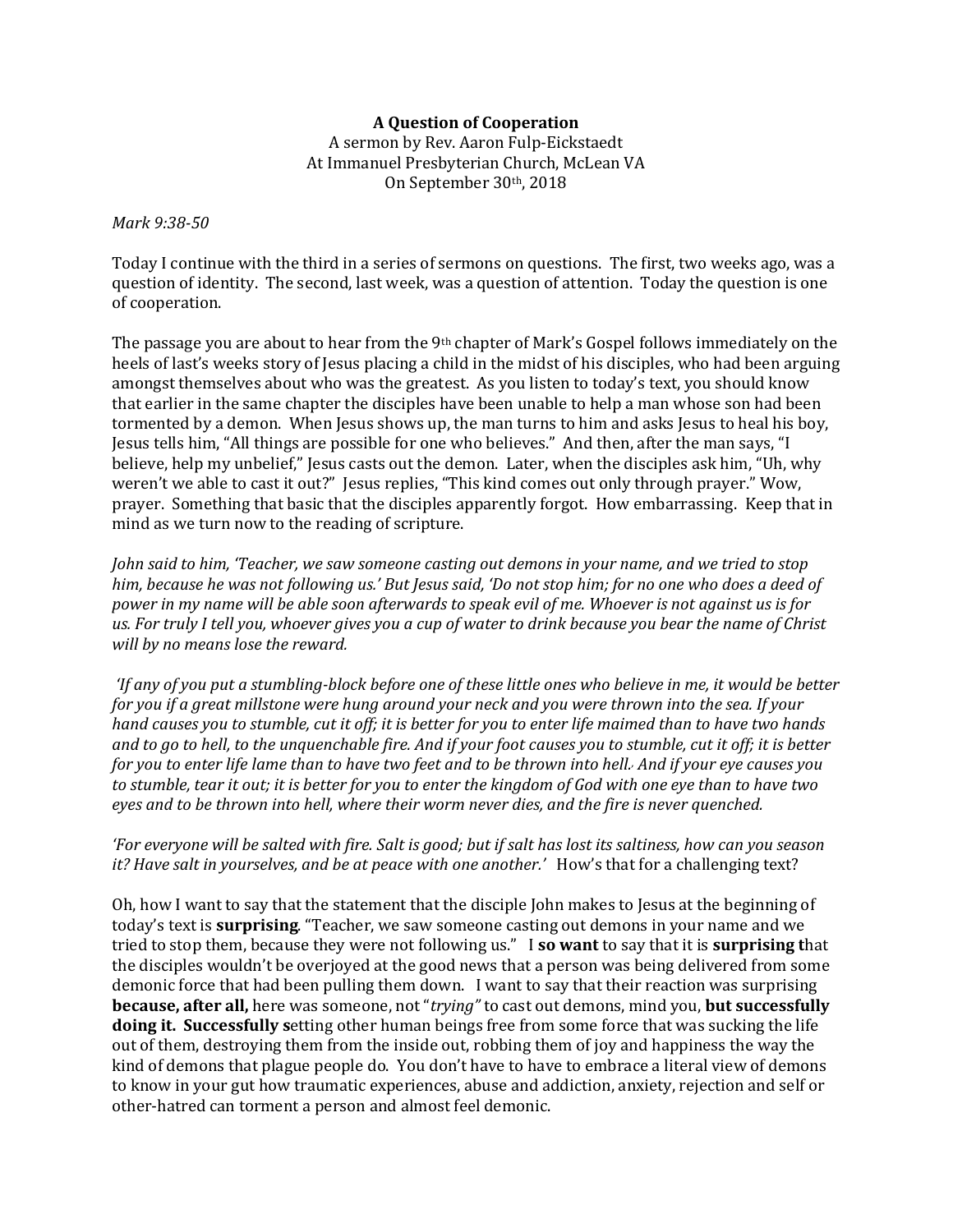All of us, to a greater or lesser degree, wrestle with our own demons. That's something I've learned over 26 years of being an ordained pastor. Relax. I'm not going to talk about each of your personal demons, and I'm not really going to talk about mine.

So you'd think—right?—you'd think that seeing someone being delivered from something that has caused them anguish and stunted their spirit—would be a cause for celebration. Especially to those who followed Jesus, the very embodiment of God's love and healing. But in the case of John and the other disciples, **it was not**. It wasn't a cause for celebration at all.

I'd like to say I'm surprised by that, but I know too much about human nature. I know about how envy can rear its ugly head. Like my tendency when I see some church that is larger than ours to secretly grumble about how they have somehow sold out, or their pastor must have some real problem, or they have bad theology (regardless of all the good they do for others).

The disciples' sense of envy had to be an 11 on a scale of 10 because, at least as Mark tells it, not long before they'd came across this person casting out demons in Jesus' name, they themselves had been unable to cast out a demon. And they had to be reminded later by Jesus, that when they dealing with such hard cases, they had to do something as basic as pray. You know, **to actually ask God for help** when they were facing something difficult. So maybe they were a little wounded and embarrassed to watch someone else having success. Can you blame them? Can you blame them for being envious?

Or maybe they were just doing what human beings seem to do, envy and embarrassment or not. Divide into camps, retreat into corners, group into tribes. We humans have a tendency to define ourselves over against others. It's been that way from time immemorial.

All of us know in this increasingly polarized and polarizing culture, how easy it is to divide in to us and them. We live in metropolitan Washington, for God's sake, which has become—if it wasn't always—all about us and them. All about who gets the win, who gets the credit, who gets their way.

In a polarized and polarizing culture, the pronouns we employ matter. So pay attention to the pronouns that the disciples use when they come to Jesus. "Teacher, we saw someone casting out demons in your name and we tried to stop them, because they were not following **us." We** tried to stop **them** because **they** were not following **us.** Hmm. They weren't following **us.** It didn't matter whether they were following **Jesus.** It didn't matter whether they were doing good things in **his name**. It didn't matter that hurting children of God were being set free from bondage to something that was destroying their souls. No. We tried to stop them because they weren't **following us.** 

Jesus' reaction is to say, "Guys, guys, guys. Don't stand in their way. Whoever is not against **us** is for **us**. And no one who does a deed of power in my name will be able soon afterward to speak evil of me."

What Jesus does there is to tell his disciples, "If you want to talk about us, then **your us is too small."**

Now, in the context of the early church to which the Gospel of Mark was first addressed, this story surely functioned to tell different groups to live and let live, to get along, and even to co-operate. Not only were there were Jewish-born Christians and Gentile-born Christians, there were factions forming even early on over doctrines, and ethical standards, and personalities. Read through a few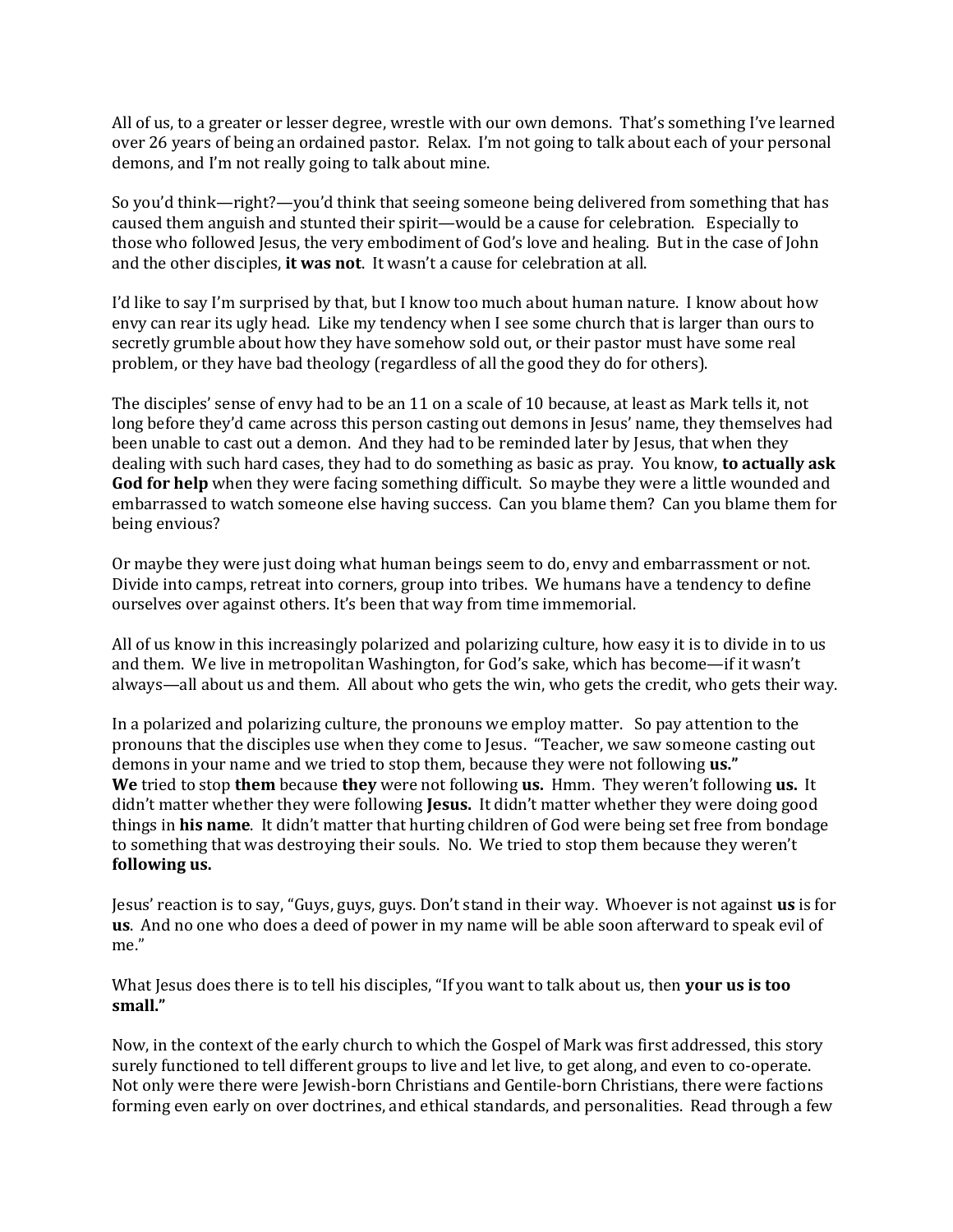of Paul's letters, or the letters of John or the epistle of James, and you'll get a sense of the tensions operative in the early church. They continue to this day

The comedian Emo Phillips is perhaps most famous, at least among preachers, for a joke that was named the best religious joke of all time back in 2005. It goes like this. *Once I saw this guy on a bridge about to jump. I said, "Don't do it!" He said, "Nobody loves me." I said, "God loves you. Do you believe in God?"* 

*He said, "Yes." I said, "Are you a Christian or a Jew?" He said, "A Christian." I said, "Me, too! Protestant or Catholic?" He said, "Protestant." I said, "Me, too! What franchise?" He said, "Baptist." I said, "Me, too! Northern Baptist or Southern Baptist?" He said, "Northern Baptist." I said, "Me, too! Northern Conservative Baptist or Northern Liberal Baptist?"* 

*He said, "Northern Conservative Baptist." I said, "Me, too! Northern Conservative Baptist Great Lakes Region, or Northern Conservative Baptist Eastern Region?" He said, "Northern Conservative Baptist Great Lakes Region." I said, "Me, too!"* 

*"Northern Conservative Baptist Great Lakes Region Council of 1879, or Northern Conservative Baptist Great Lakes Region Council of 1912?" He said, "Northern Conservative Baptist Great Lakes Region Council of 1912." And I said, "Die, heretic!" And I pushed him over.* 

Can you see how as they talked their "us" just kept getting smaller and smaller and smaller? Of course, that's crazy. It is crazy how differences, sometimes even little ones, can lead people from truly caring about helping someone, seeing their humanity, recognizing their need, to actively working to harm or ignore them, letting them go unheard and unhealed. Rather than cooperating in the name of the common good, getting to the truth, getting to healing, what happens when it is all about us and them is that you compete. Competition is good. Even Franklin Delano Roosevelt said that. Competition is good but it has its limits. At a certain point we have to move beyond competition into cooperation. Because if we don't, real live human beings get **really hurt**, rather than being **really heard**.

Today's passage suggests that this kind of thing is something that, as that quirky corn-rowed Presbyterian author Anne Lamott says about some of her own thoughts about others, "*causes Jesus to want to drink gin straight out of the cat dish." i*

You can tell that Jesus is distressed because the fact that the disciples try to stop healing going on his name provokes perhaps his most heated and hyperbolic rhetoric directed towards them. I mean he hammers the point home.

After telling the disciples that whoever is not against us is for us, he shares with them that they better not put a stumbling block in front of any of these little ones who believe in me. And Jesus goes on, with what I hope to God is hyperbole, "If your hand causes you to stumble cut it off and if your foot causes you to stumble cut if off and if your eye causes you to stumble tear it out. Because it is better to have one hand, one foot, one eye than to be separated from God." Now that's surely metaphor and that's surely rhetorical overreach, and no doubt it IS hyperbole, but what Jesus is trying to do is to bring the point home that shouldn't let anything get in the way of helping the little ones, by which he doesn't necessarily mean just children, but those new to faith, and the people who are vulnerable in this world, the people who so often go unheard, unhelped, unhealed.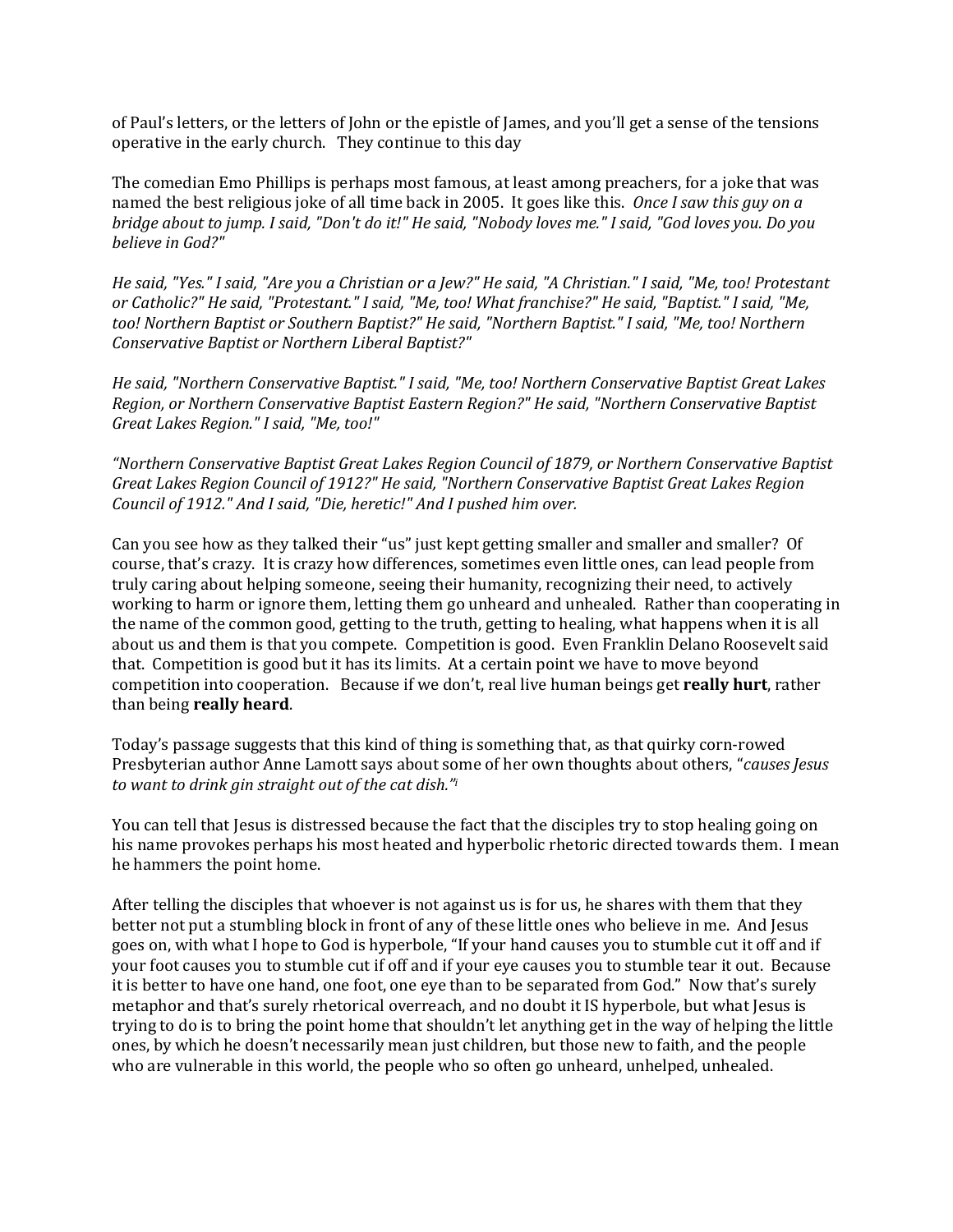What matters, Jesus says, is **not ego,** not pride, not desire for comfort, not sense of entitlement, not scoring political points or defending doctrine, not getting your way at any cost. **What matters, what always matters in every circumstance,** is that people get helped and healed in the name of love. What matters is not setting up stumbling blocks for these little ones.

Can you see? It's the little ones, the vulnerable ones, who matter in the calculation, who most need to be heard. That's Jesus arithmetic, that's his calculus. It's the little ones who most need to be heard. And here's the thing about that.

The thing about being heard—being heard and knowing you've been heard—being seen and knowing you've been seen—being welcomed and knowing you've been really and fully and truly welcomed—being believed and knowing you've been believed as you tell the truth of what you've done and what's been done to you and know that that truth has been heard and not ignored—is that it can help cast out some of the worst demons and heal some of the deepest hurts in our lives. Because what is demonic and destructive of our souls thrives when it is hidden. It doesn't want to be exposed.

One of the things that has happened in our society, and the past week has been evidence of it, is that people who have been sexually assaulted have at least from time to time been empowered to speak that truth, sometimes with quavering speech. And people who have been cast to the margins and treated as less than have found a voice and increasingly a hearing and a welcome, imperfect though that welcome may be.

*Sojourners* magazine created a video for communities of faith in the wake of this past week. A chorus of different women, different ages and cultures and colors, speak. And they say things like:

*You are resilient. You are not alone. You are carving the path for those who will come behind you. We are allowed to be angry. We should be angry. You have survived. You are still here, and I'm glad you're still here. First off, I want to ask what it is that you need from me right now. If you want somebody to be angry with you, I already am. If you want my prayers, they are yours. If you want to just sit in a room together asking God why this happened, knowing that we are not going to get a full or satisfying answer to that question, let's do that. There is no feeling, there is no shame, there is no suffering that is too great that God will not be with you and walk with you and love you. You are not crazy. What happened to you was real, and if the people in your life don't believe you, keep working until you find the people who do.ii*

There is healing and there is hope in that video. And by the way, if you want to talk to Pastor Katie or Pastor Susan about your experiences, they will be glad to talk. But more important than talk, they will listen.

At the end of today's passage, there is an odd nod to salt. *For everyone will be salted with fire. Salt is good, but if salt has lost its saltiness, how can you season it? Have salt in yourselves and be at peace with one another.* 

I think most of us know that salt was a precious commodity in the ancient world of the New Testament. It remains so today. Salt was used to preserve, it was used purify, it was used to heal, and it was used to bring out the flavor in food, among other things. And elsewhere, in the Sermon on the Mount in Matthew's gospel, Jesus told the disciples that they were the salt of the earth.

*Everyone,* the text says, will be *salted with fire.*